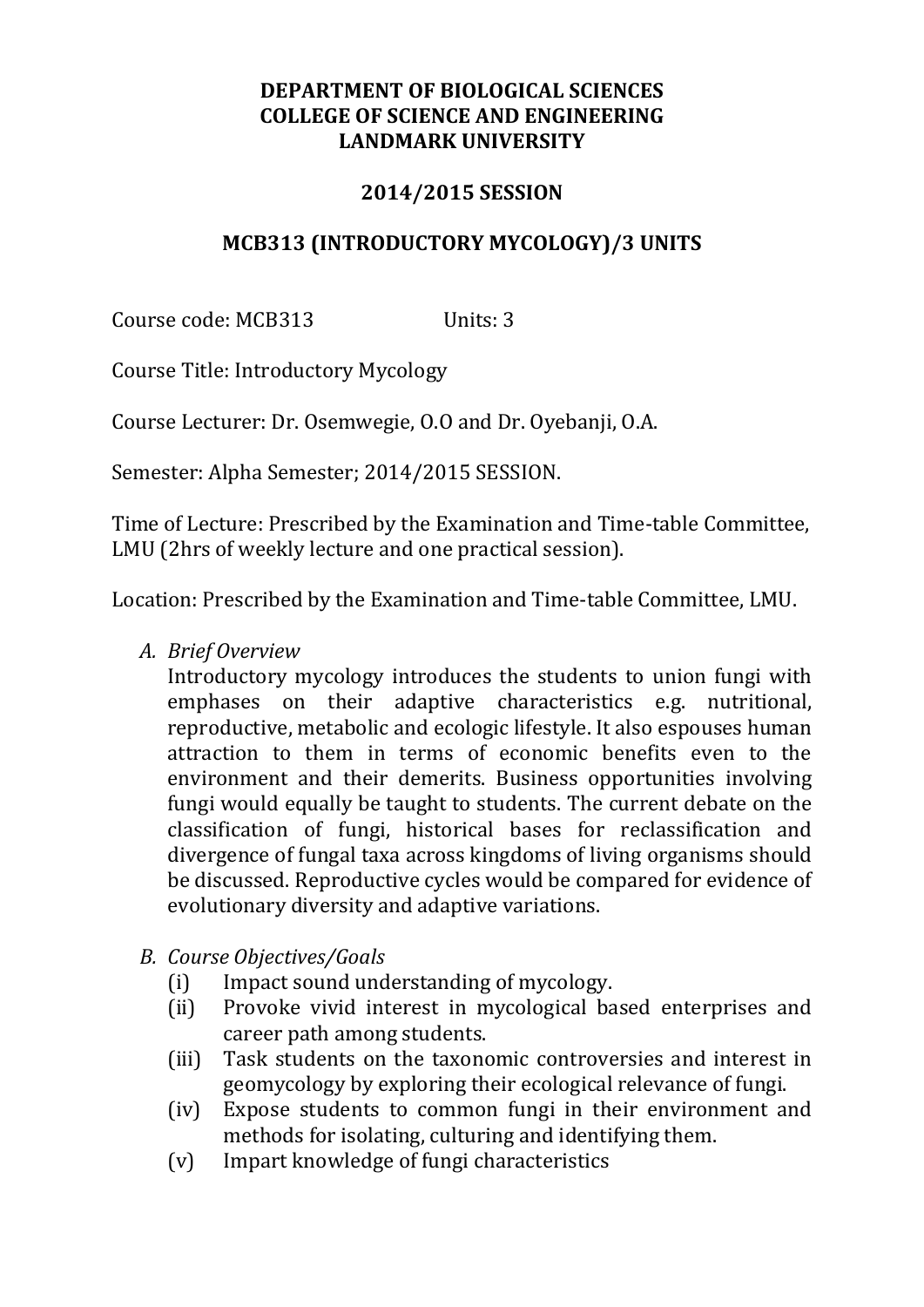(vi) Improve their knowledge of experimentations using fungi as tools.

## *C. Method of Lecture Delivery/Teaching Aids*

Integrated lecture technique which combines power-point presentations, interactive class session, end of session-spanned projects, debate, note provision etc. is adopted. The students would also be put through qualitative assessment and scored over 10marks thrice in the Semester.

- *D. Course Outlines*
	- (a)Module 1:

Dr. Osemwegie, O.O. (Week 1 – Week 6)

Week 1: Definition of mycology and fungi, Historical evolution of the subject of mycology. Assignment 1.

Week 2: General characteristics of fungi, Associations, Economic importance and Classification of fungi.

Week 3: Characteristics, representative genera, classification and life cycle of false or pseudofungal taxa e.g. Myxomycota or slime molds.

(b) Module 2:

Week 4: General characteristics, representative genera, classification and life cycle of each group of the Mastigomycota i.e. Oomycetes, Chytridiomycetes, Plasmodiophoromycetes etc.

Week 5: Continuation of week 4 content (Assignment 2)

Week 6: Continuation of week 4 content

Dr. Oyebanji, O.A.

Week 7: General characteristics, representative members, classification and life cycle of Amastigomycota (true Fungi) i.e. Zygomycetes, Ascomycetes, Basidiomycetes and Deuteromycetes.

Week 9-10: Continuation of week 7 content.

## *E. Tutorials*

To be provided on students' request.